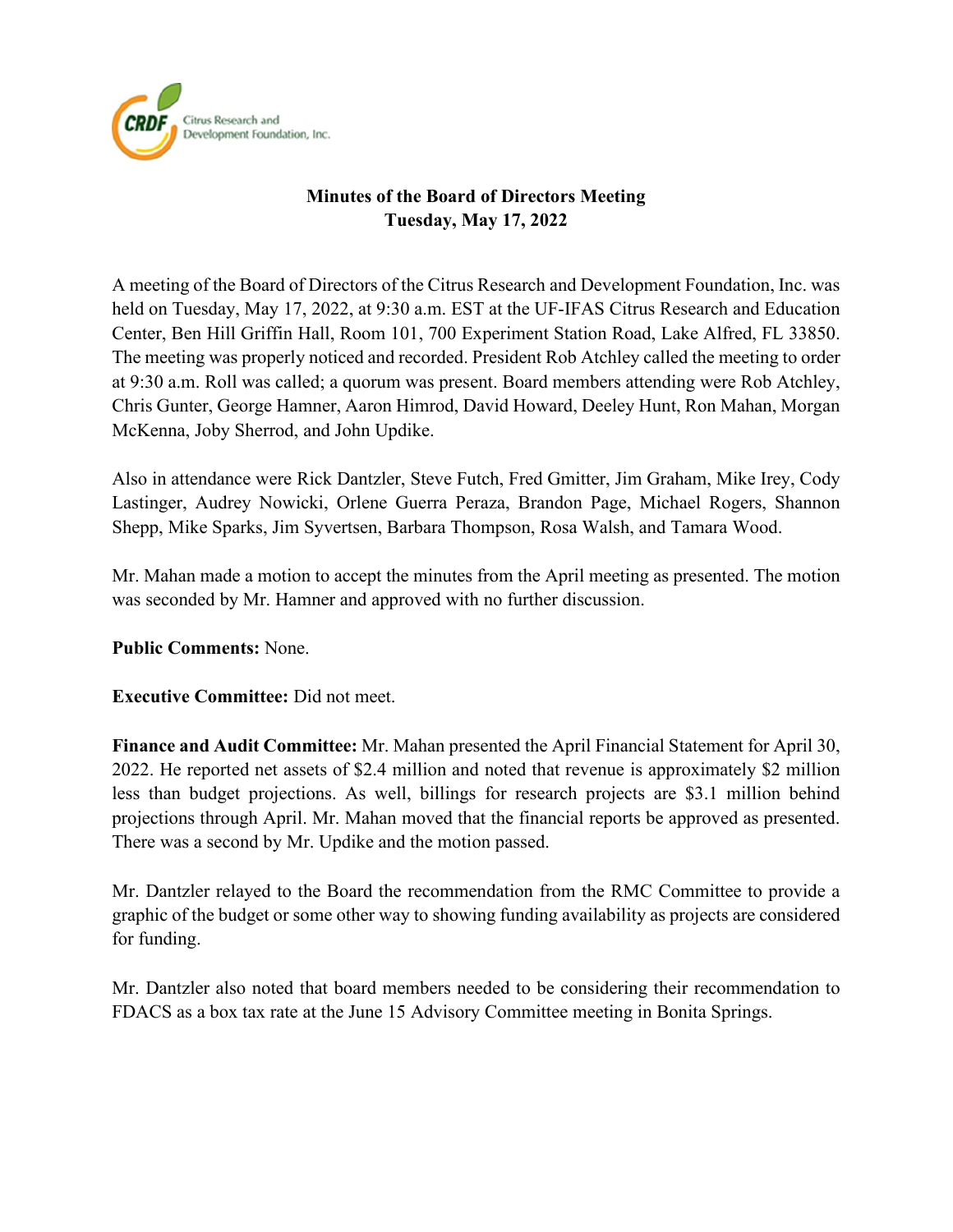Minutes of the Board of Directors Meeting Tuesday, May 17, 2022 Page 2

**Governance Committee**: Did not meet.

**Research Management Committee:** The RMC met on May 11, 2022, at the Grove House in Lake Wales. Mr. Updike, Chairman, brought their recommendations to the Board as follows:

## **1) Diepenbrock request for Year 3 extension and funding on 20-002C, 'Developing near and long-term management strategies for Lebbeck mealybug (***Nipaecoccus viridis***) in Florida citrus'**

The project failed by a vote of 6-6 at the RMC meeting. Since then, Dr. Diepenbrock has stated that she can cover part of the post-doc's salary with another grant, which would reduce the funding needed to approximately \$58,000. Mr. Himrod and Ms. McKenna noted that they were "no" votes in the committee but would support voting "yes" after getting the additional information. As part of the project, Dr. Diepenbrock will be granted a no-cost extension to keep the project going for the next few months. Also, travel for the Vancouver BC meeting was approved for \$3,500 as a special request. The meeting was originally scheduled for the U.S. and then relocated after the submission of the proposal, and at least one of Dr. Diepenbrock's doctoral students will be speaking. .

Mr. Hamner made a motion to approve \$58,000 for Year 3. The motion was seconded by Ms. McKenna, and with no further discussion it passed unanimously.

### **2) Recommendations for Directed Research Proposals:**

### **a) S. Santra proposal 22-002, 'Management of tree health and huanglongbing disease pressure using advanced Zn formulations'**

This project would be testing three products, two of which are either available or will soon be available. The third is a nano Zinkicide product that is probably a couple years away before it will be available commercially. The Scientific Advisory Board review thought this project was about \$100,000 too expensive. The project was submitted for \$478,000.

The RMC recommended first-year funding with the contingency of having a grower cooperator in each of the three citrus growing regions. Also, there will be a review of the project at the 10-month mark before extending funding.

Mr. Hamner made a motion to approve Dr. Santra's proposal as discussed. The motion was seconded by Mr. Himrod. The motion passed with one opposing vote by Mr. Updike.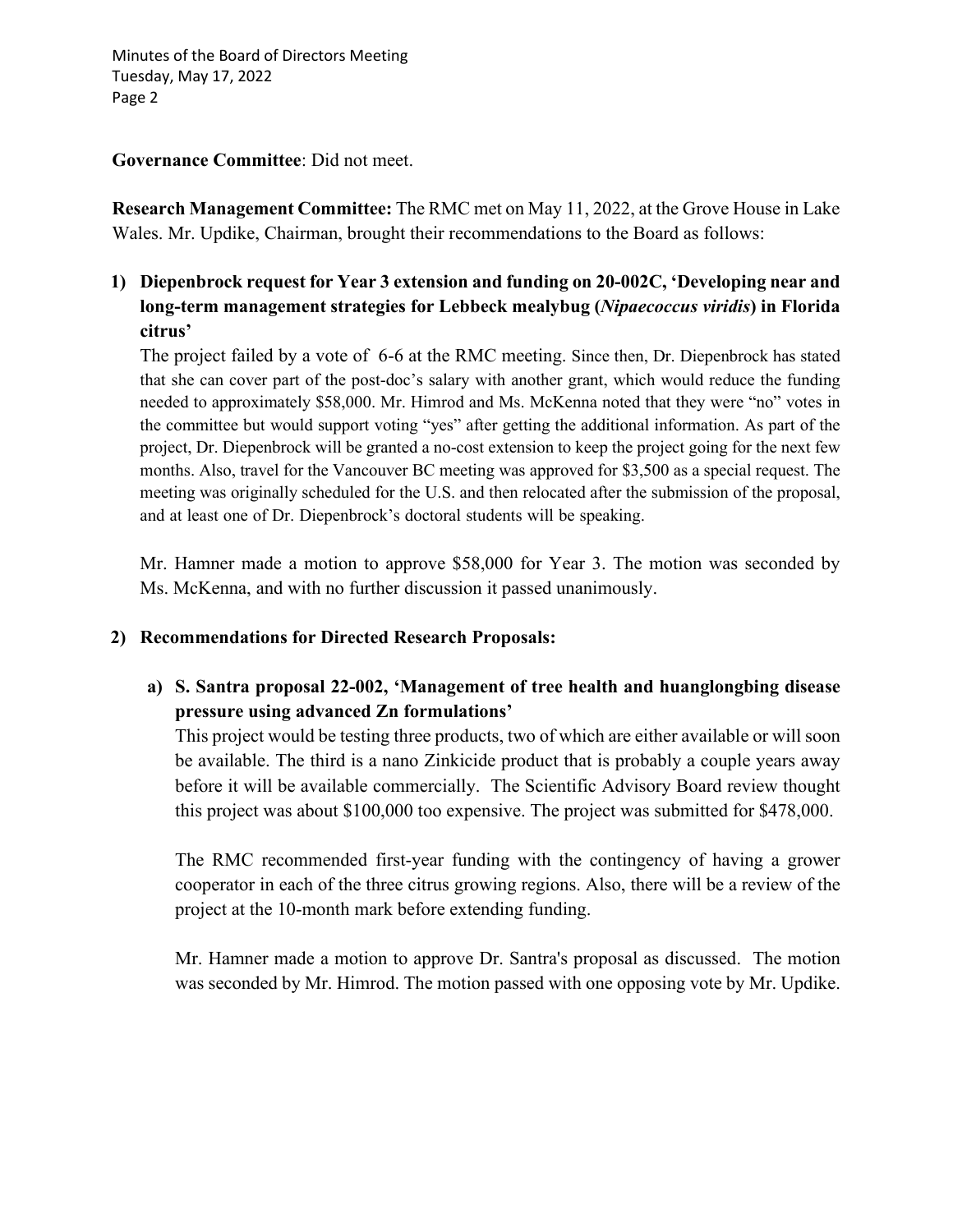# **b) F. Alferez proposal 22-003, 'Determining best timing for Brassinosteroid application to achieve maximum beneficial effects on citrus tree health and fruit yield and quality'**

Dr. Graham presented the proposal background, noting that this could advance the maturity of fruit by one month. Mr. Updike made a motion to approve first-year funding with the recommendation that Objective 3, working with mature trees, receive the most focus. The motion was seconded by Mr. Mahan, and with no further discussion it passed unanimously.

## **c) T. Vashisth proposal 22-004, 'Hormonal therapy to improve productivity of HLB affected sweet orange'**

After much discussion, Mr. Hamner made a motion to recommend this proposal be submitted by Dr. Vashisth at a later time due to spray timing issues. The motion was seconded by Ms. McKenna, and with no further discussion it passed unanimously.

**3) Recommendations for Proposals submitted for the PGR Evaluations RFP (4 submissions)** Mr. Curtis had the lowest bid at \$18,400 for each of six trials, which would total \$110,400. The highest bid was \$40,000 for each trial. Mr. Updike made a motion that Mr. Curtis be used for all six trials. The motion was seconded by Mr. Hamner, and with no further discussion it passed unanimously.

### **4) Recommendations for RFP for OTC injection on mature trees**

Mr. Dantzler stated that we have funded Dr. Albrecht for \$167,000 to test OTC formulations and injection devices. Mr. Dantzler reported on his conversations with three companies: T J Biotech; SFG Scientific; and NuFarm. The RMC thought that fewer but larger trials would be better and supported the idea of five, 2-acre trials. There could be an Experimental Use Permit for >10 acres with grower cooperators. We have a contract with National Science Lab in NC for testing. The original testing was \$171.00 per test, but going forward, would be \$141.00 per test. Because CRDF recently funded OTC injection work with Dr. Albrecht, and because the companies have their own work underway as part of their registration efforts, it wasn't clear what could be added at this time. Consequently, a motion was made by Mr. Updike to table this RFP and defer action. The motion was seconded by Mr. Himrod, and with no further discussion it passed unanimously.

### **5) Update Status of CRDF Rootstock and Scion Trials**

Mr. Page reported on the status of CRDF's 2017 grower trials.

Mr. Dantzler gave a report on the current call for grower-cooperators with an additional stipend for planting. The period to express interest in participating expired on the 16th. He